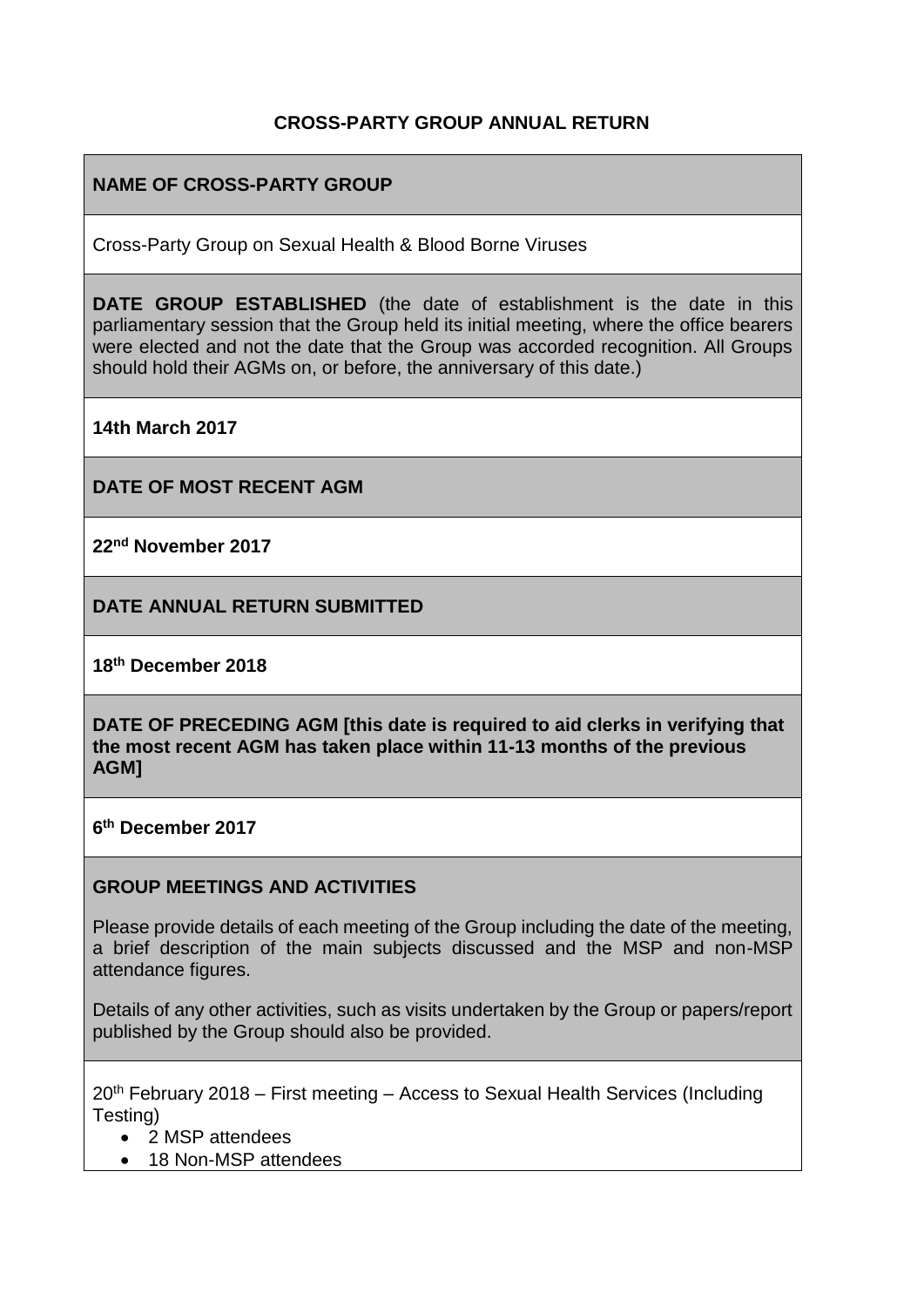• This meeting discussed access to sexual health services, including testing, with a number of key presentations followed by an open discussion.

28th March 2018 – Second Meeting – Eliminating Hepatitis C

- 2 MSP Attendees
- 17 Non-MSP Attendees
- This meeting had presentations on eliminating hepatitis C. This included a discussion on patient engagement, peer research and challenges with achieving elimination.

22nd December 2018 – Third Meeting – Women's Sexual & Reproduction Health + AGM

- 2 MSP Attendees
- 22 Non-MSP Attendees
- This meeting had presentations about women's sexual and reproductive health, including early medical abortion, access to services and post-partum contraception followed by an open discussion.

## **MSP MEMBERS OF THE GROUP**

Please provide names and party designation of all MSP members of the Group.

Kezia Dugdale MSP (Scottish Labour)

Patrick Harvie MSP (Scottish Greens)

Tom Arthur MSP (SNP)

Alex Cole-Hamilton MSP (Scottish Liberal Democrats)

Monica Lennon MSP (Scottish Labour)

Jackie Baillie MSP (Scottish Labour)

#### **NON-MSP MEMBERS OF THE GROUP**

For organisational members please provide only the name of the organisation, it is not necessary to provide the name(s) of individuals who may represent the organisation at meetings of the Group.

| Individuals | Dr Eric Chen            |
|-------------|-------------------------|
|             | <b>Avril Hendry</b>     |
|             | Dr David Whiteley       |
|             | Dina Sidhva             |
|             | <b>Frances Johnston</b> |
|             | Dr George Palattiyil    |
|             | Dr Ingrid Young         |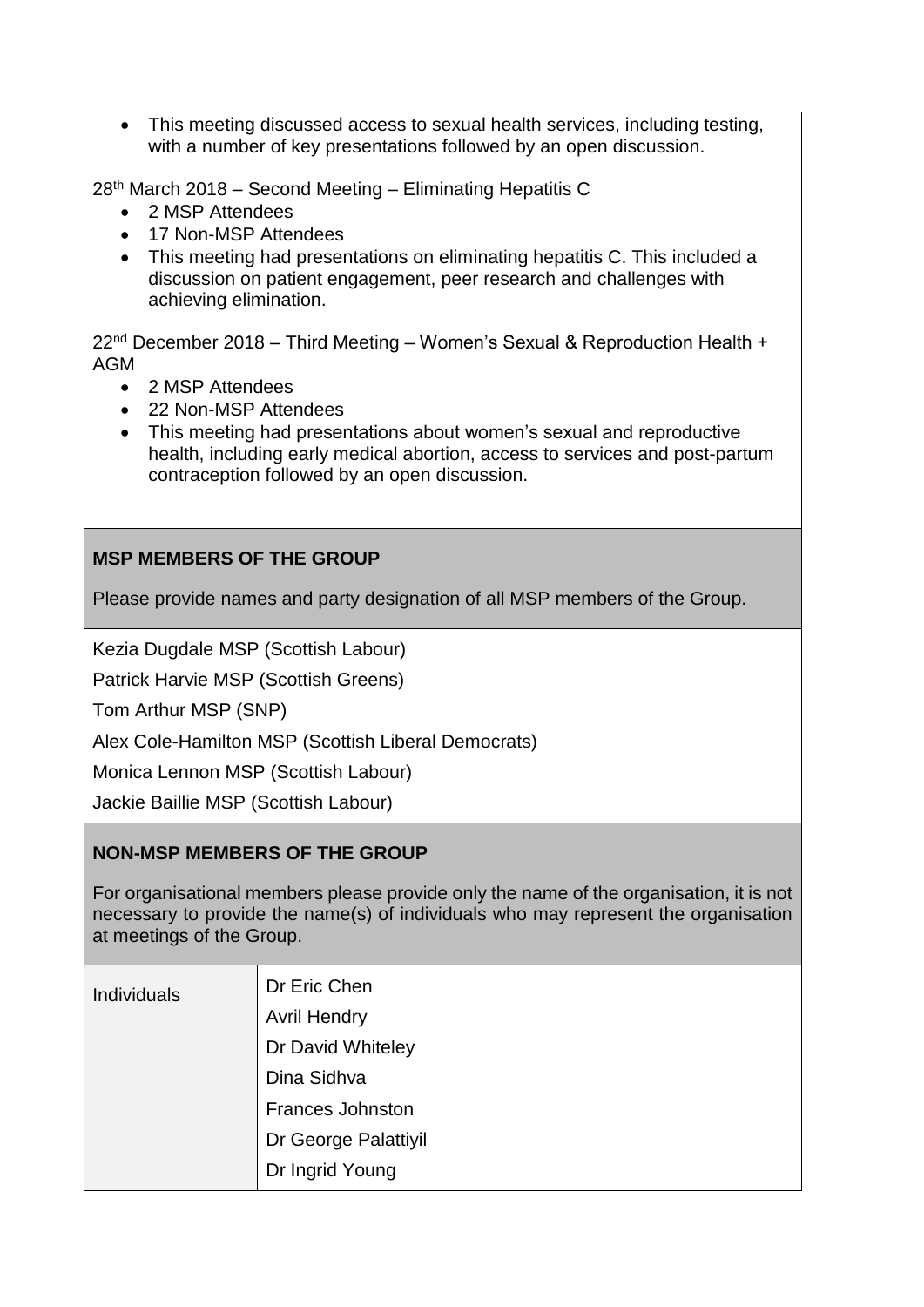|               | Dr Jamie Frankis                                                      |
|---------------|-----------------------------------------------------------------------|
|               | Dr Lisa McDaid                                                        |
|               | Dr Nicola Boydell                                                     |
|               | <b>Prof Paul Flowers</b>                                              |
|               | Dr Karen Lorimer                                                      |
| Organisations | <b>HIV Scotland</b>                                                   |
|               | Faculty of Sexual and Reproductive Health                             |
|               | The Hepatitis C Trust                                                 |
|               | <b>National Gender Identity Clinical Network</b>                      |
|               | <b>SX</b>                                                             |
|               | <b>Waverley Care</b>                                                  |
|               | <b>NHS Tayside</b>                                                    |
|               | <b>Sexual Health Lead Clinicians</b>                                  |
|               | <b>LGBT Youth Scotland</b>                                            |
|               | <b>NHS Lothian Patient Forum</b>                                      |
|               | <b>THT Scotland</b>                                                   |
|               | <b>BASHH Scotland</b>                                                 |
|               | Scottish Drugs Forum                                                  |
|               | Abbvie                                                                |
|               | Gilead                                                                |
|               | Scottish Transgender Alliance                                         |
|               | Hwupenyu Project                                                      |
|               | Steve Retson Project                                                  |
|               | <b>Brownlee Centre</b>                                                |
|               | <b>Positive Help</b>                                                  |
|               | <b>SCOT-PEP</b>                                                       |
|               | <b>NHS Fife</b>                                                       |
|               | <b>NHS Lanarkshire</b>                                                |
|               | <b>NHS Lothian</b>                                                    |
|               | MRC/CSO Social & Public Health Science Unit, University of<br>Glasgow |
|               | Edinburgh Youth Stop AIDS                                             |
|               | <b>Stonewall Scotland</b>                                             |
|               | NHS Ayrshire & Arran                                                  |
|               | <b>NHS Dumfries and Galloway</b>                                      |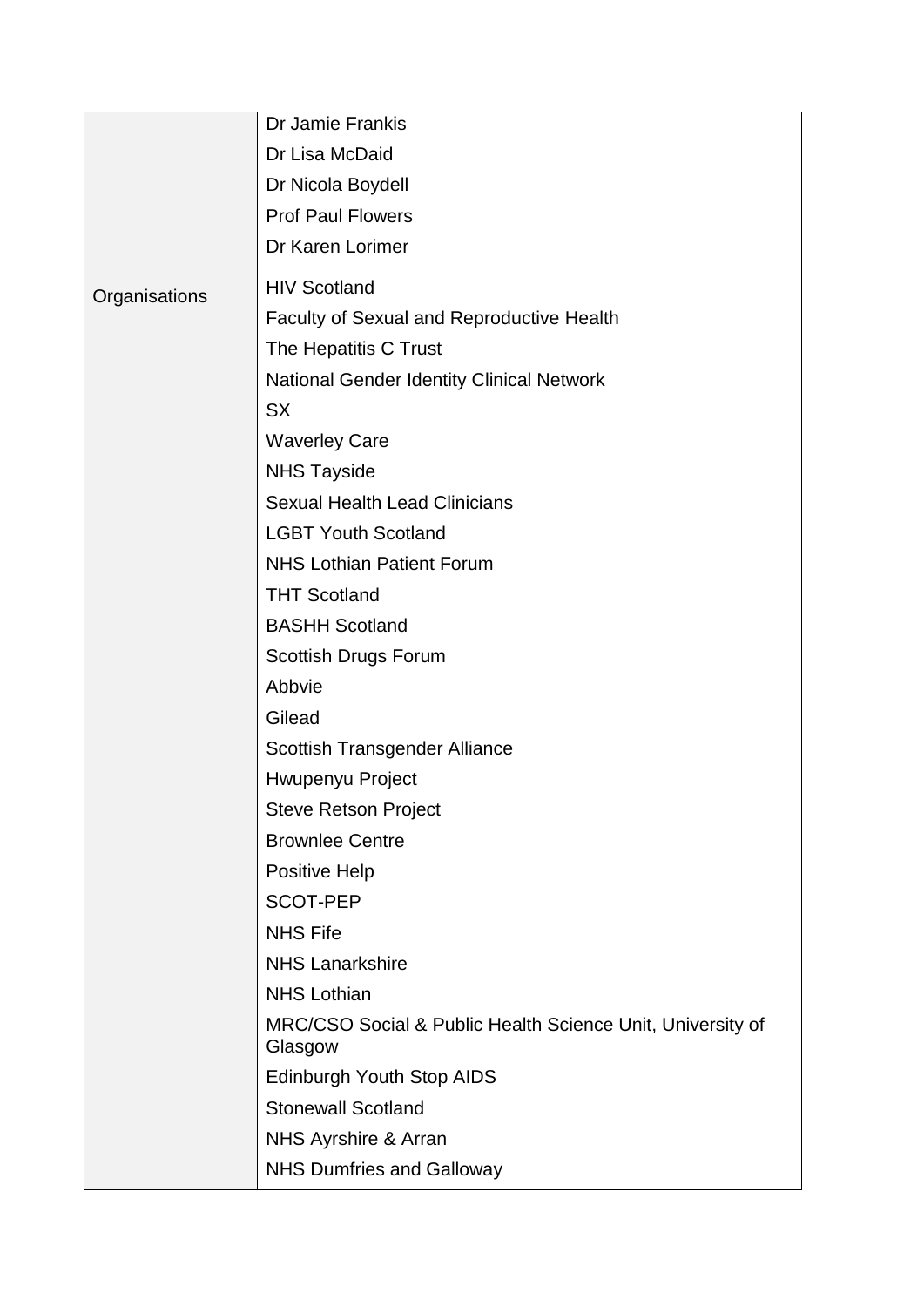## **GROUP OFFICE BEARERS**

Please provide names for all office bearers. The minimum requirement is that two of the office bearers are MSPs and one of these is Convener – beyond this it is a matter for the Group to decide upon the office bearers it wishes to have. It is permissible to have more than one individual elected to each office, for example, co-conveners or multiple deputy conveners.

| Convener               | Kezia Dugdale MSP, Patrick Harvie MSP, Tom Arthur MSP,<br>Alex-Cole Hamilton MSP. |
|------------------------|-----------------------------------------------------------------------------------|
| <b>Deputy Convener</b> |                                                                                   |
| Secretary              | <b>HIV Scotland</b>                                                               |
| <b>Treasurer</b>       |                                                                                   |

#### **FINANCIAL BENEFITS OR OTHER BENEFITS RECEIVED BY THE GROUP**

Please provide details of any financial or material benefit(s) received from a single source in a calendar year which has a value, either singly or cumulatively, of more than £500. This includes donations, gifts, hospitality or visits and material assistance such as secretariat support.

Details of material support should include the name of the individual providing support, the value of this support over the year, an estimate of the time spent providing this support and the name of the organisation that this individual is employed by / affiliated to in providing this support.

Groups should provide details of the date on which the benefit was received, the value of the benefit and a brief description of the benefit.

If the Group is not disclosing any financial information please tick the box to confirm that the Group has considered the support received, but concluded it totalled under the threshold for disclosure (£500). X

#### **SUBSCRIPTION CHARGED BY THE GROUP**

Please provide details of the amount charged and the purpose for which the subscription is intended to be used.